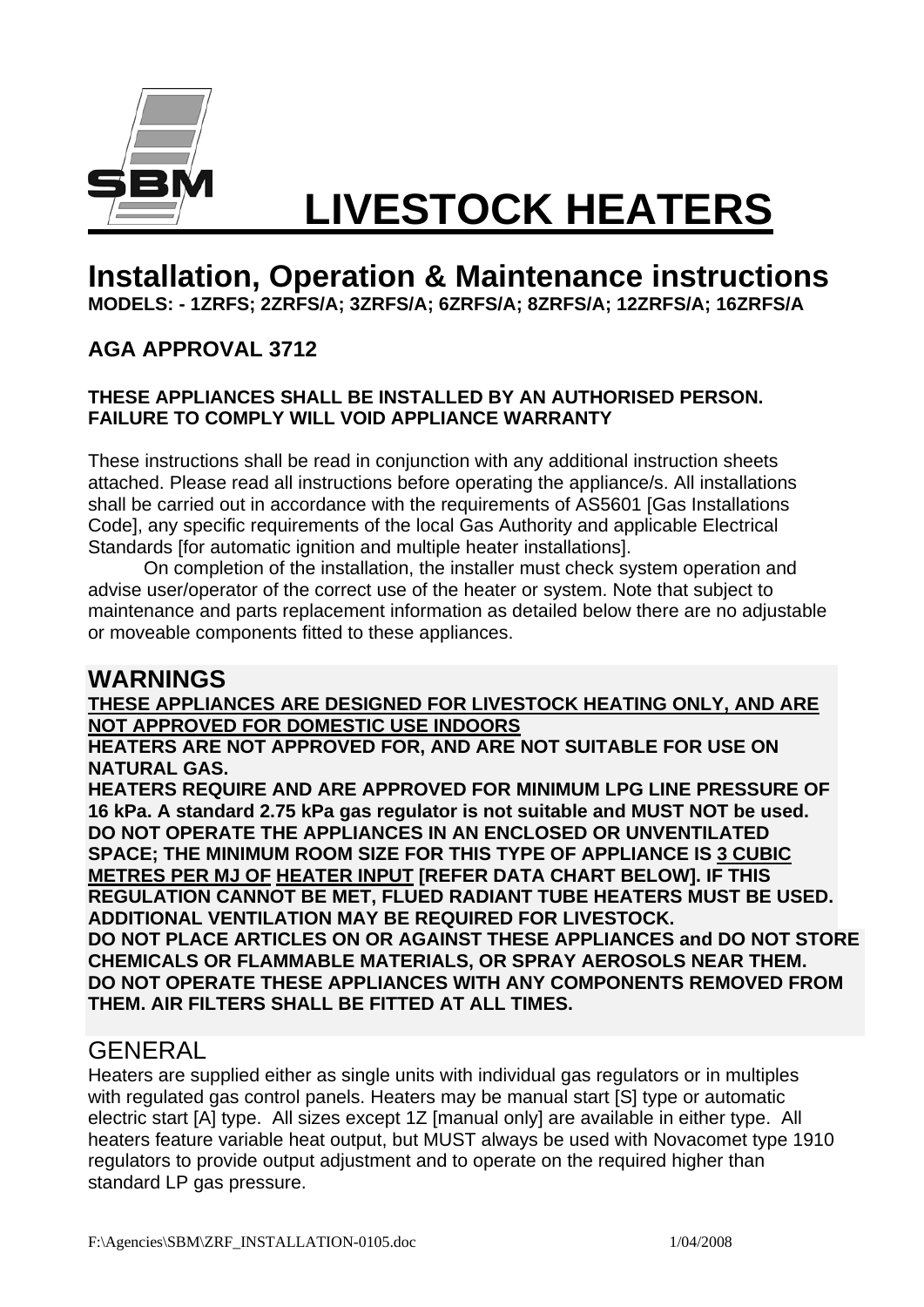#### **MINIMUM LP GAS LINE PRESSURE TO REGULATOR = 16 kPa**

Single heater installations require the following:-

1. Heater

2. Approved gas hose [maximum length 3 metres]

3. Novacomet 1910 gas regulator [with POL cylinder fitting if used on single cylinder installation]

4. Gas supply cylinder. Minimum of two x 45 kg is recommended with automatic changeover device and first stage regulator with outlet pressure not less than 16 kPa.

Multiple heater systems will be either manual start high/low operation or automatic start high/low/off operation. In all cases the gas control station [regulator panel] must incorporate Novacomet type 1910 regulators with Approved gas solenoid valve/s. The heaters shall be equipped with gas hoses terminated with quarter turn shut-off valves and preferably with quick connect couplings.

 Gas supply shall be reticulated from gas supply tank at a minimum pressure of 16kPa to the gas control station and then via supply lines to the heater offtake positions. Gas Authority regulations may require the installation of OPSO [over pressure shut off] devices downstream of the first stage gas regulator.

 Power supply for automatic start heaters shall be controlled in such a manner that ignition time for the heaters does not exceed 60 seconds. SBM Sunmaster control is recommended.

## TECHNICAL DATA, USAGE & GAS CONSUMPTION MODELS 1, 2, 3, 6 & 8

| <b>GUIDELINE TO HEATER CHOICE</b> |                            |            |                          |                            |                                  |                |                                                       |                |        |                          |         |      |  |
|-----------------------------------|----------------------------|------------|--------------------------|----------------------------|----------------------------------|----------------|-------------------------------------------------------|----------------|--------|--------------------------|---------|------|--|
| <b>Heat Input</b>                 |                            |            |                          |                            |                                  |                |                                                       |                |        |                          |         |      |  |
| $\blacklozenge$                   | <b>Reflector</b>           |            |                          |                            | $N$ = Number of animals or birds |                |                                                       |                |        |                          |         |      |  |
| $\downarrow$                      | ↓                          | Air filter |                          |                            |                                  |                | $H$ = Height of heater above back of animal in metres |                |        |                          |         |      |  |
| $\overline{\mathbf{V}}$           | ↓                          | ↓          |                          | <b>Flame safety device</b> |                                  |                |                                                       |                |        |                          |         |      |  |
| #Z                                | R                          | F          | <b>S</b> manual ignition |                            |                                  |                |                                                       |                |        |                          |         |      |  |
| #Z                                | R                          | F          |                          | A automatic ignition       |                                  |                |                                                       |                |        |                          |         |      |  |
|                                   | <b>HEATER MODEL</b>        |            | <b>1ZRFS</b>             |                            | 2ZRFS/A                          | 3ZRFS/A        |                                                       |                | 6ZRF/A |                          | 8ZRFS/A |      |  |
|                                   |                            |            | N                        | н                          | N                                | Н              | N                                                     | н              | N      | Н                        | N       | н    |  |
|                                   | <b>Chicks or Quails on</b> |            | 120                      | 0.80                       | 200                              | 0.90           | 400                                                   | 1.10           | 600    | 1.20                     | 1000    | 1.50 |  |
| floor                             |                            |            |                          |                            |                                  |                |                                                       |                |        |                          |         |      |  |
| Layers                            |                            |            |                          |                            |                                  |                | 400                                                   | 1.80           | 600    | 2.00                     | 1000    | 2.30 |  |
|                                   | Chickens in cages          |            | 60                       | 0.75                       | 100                              | 0.90           | 200                                                   | 1.00           | 300    | 1.10                     | 500     | 1.40 |  |
| <b>Quails or Pheasants</b><br>70  |                            |            | 0.75                     | 130                        | 0.90                             | 240            | 1.00                                                  | 360            | 1.10   | 600                      | 1.40    |      |  |
| in cages                          |                            |            |                          |                            |                                  |                |                                                       |                |        |                          |         |      |  |
| <b>Turkeys</b>                    |                            |            | 60                       | 0.80                       | 100                              | 0.90           | 180                                                   | 1.10           | 300    | 1.20                     | 450     | 1.50 |  |
| 100<br>Guinea hens,               |                            |            |                          | 0.80                       | 170                              | 0.90           | 300                                                   | 1.10           | 450    | 1.20                     | 750     | 1.50 |  |
|                                   | Goslings & Ducks           |            |                          |                            |                                  |                |                                                       |                |        |                          |         |      |  |
|                                   | Fattening rabbits          |            |                          |                            |                                  |                | 250                                                   | 1.50           | 380    | 1.80                     | 600     | 2.00 |  |
|                                   | Rabbits breeding (adult)   |            |                          |                            |                                  |                | 24                                                    | 1.40           | 36     | 1.70                     | 60      | 1.90 |  |
|                                   | Goats & Lambs              |            |                          |                            |                                  |                | 25                                                    | 1.90           | 40     | 2.30                     | 60      | 2.90 |  |
| Ostrich chicks (Note 1)           |                            |            |                          |                            |                                  | 10             | 1.50                                                  | 10             | 2.00   | $\overline{\phantom{0}}$ |         |      |  |
| Emu chicks<br>(Note 1)            |                            |            |                          |                            |                                  | 25             | 1.50                                                  | 20             | 2.00   | $\overline{\phantom{0}}$ |         |      |  |
| Sow & litter creep                |                            |            | 0.75                     | $\overline{2}$             | 0.90                             | $\overline{2}$ | 0.90                                                  | $\blacksquare$ |        | -                        |         |      |  |
| Weaned piglets 3-10 weeks         |                            |            |                          |                            |                                  | 36             | 1.60                                                  | 60             | 2.00   |                          |         |      |  |
|                                   | Fattening pigs 10-25 weeks |            |                          |                            |                                  |                | 24                                                    | 1.60           | 36     | 2.00                     |         |      |  |
|                                   |                            |            |                          |                            |                                  |                |                                                       |                |        |                          |         |      |  |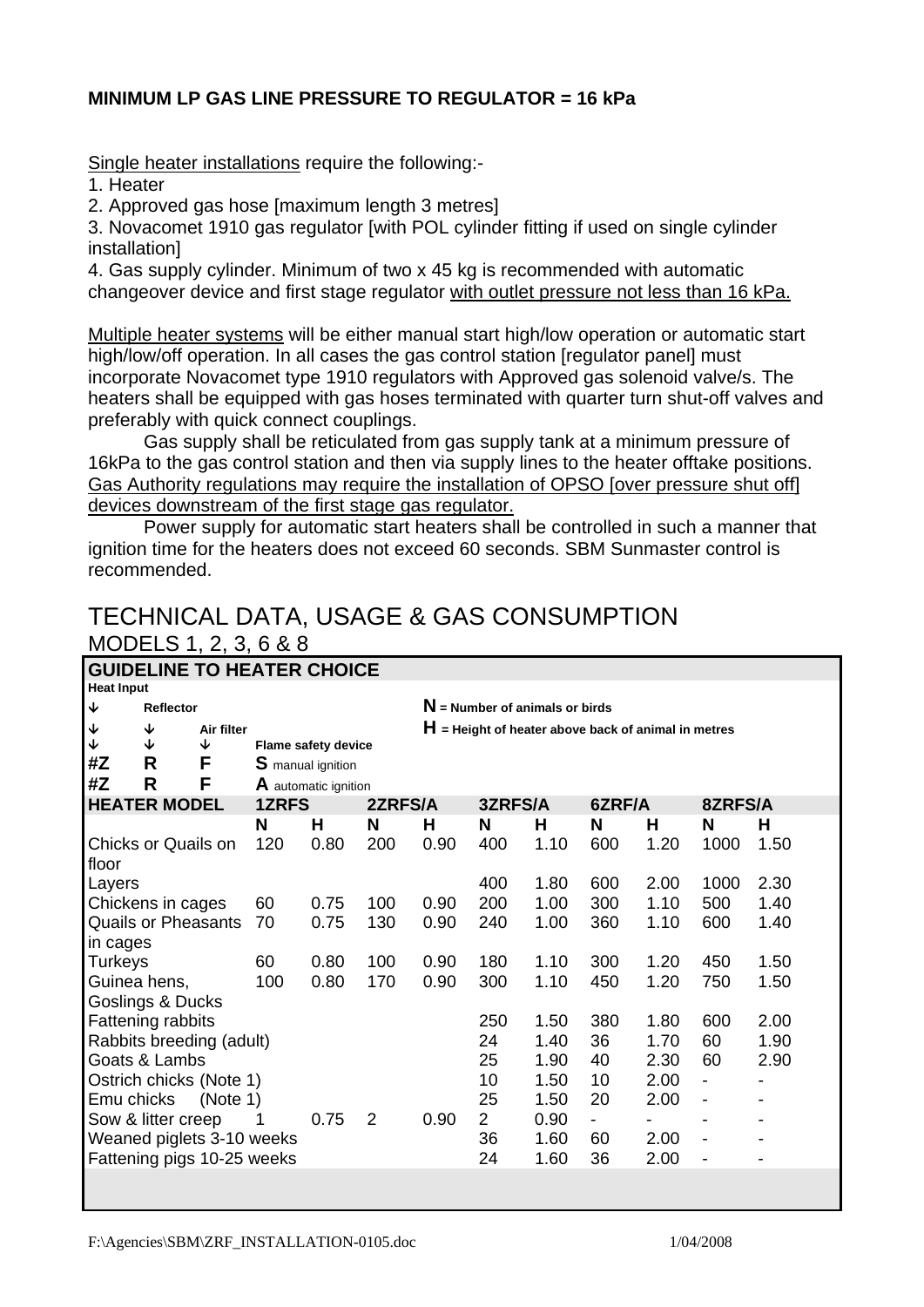| <b>HEATER MODEL</b>                                                                                    | 1ZRFS                                                                 | 2ZRFS/A     | 3ZRFS/A     | 6ZRFS/A          | 8ZRFS/A       |  |  |  |  |
|--------------------------------------------------------------------------------------------------------|-----------------------------------------------------------------------|-------------|-------------|------------------|---------------|--|--|--|--|
| Weight kg                                                                                              | 1.1                                                                   | 1.25        | 1.4         | 1.8 <sup>1</sup> | $2.2^{\circ}$ |  |  |  |  |
| Injector diameter mm 0.27                                                                              |                                                                       | 0.35        | 0.40        | 0.58             | 0.65          |  |  |  |  |
| Heat Input Watt                                                                                        | 550                                                                   | 1055        | 1486        | 3200             | 3944          |  |  |  |  |
| @ 16.5 kPa (HIGH FIRE)                                                                                 |                                                                       |             |             |                  |               |  |  |  |  |
| Heat Input MJ/h                                                                                        | 1.98                                                                  | 3.80        | 5.35        | 11.53            | 14.20         |  |  |  |  |
| @ 16.5 kPa (HIGH FIRE)                                                                                 |                                                                       |             |             |                  |               |  |  |  |  |
| Gas consumption .0157/.0395                                                                            |                                                                       | .0385/.0756 | .0412/.1060 | .1195/.2288      | .1592/.2819   |  |  |  |  |
|                                                                                                        | $kg/h \otimes 6.35 kPa$ (LOW FIRE) & 16.5 kPa (HIGH FIRE). See Note 2 |             |             |                  |               |  |  |  |  |
| <b>Heating time</b>                                                                                    | 1140                                                                  | 595         | 424         | 196              | 160           |  |  |  |  |
| Estimated hours continuous running at high fire rate on 45 kg gas cylinder.                            |                                                                       |             |             |                  |               |  |  |  |  |
| Minimum enclosure volume cubic metres:-                                                                |                                                                       |             |             |                  |               |  |  |  |  |
|                                                                                                        | 6.0                                                                   | 11.5        | 16.0        | 36.0             | 43.0          |  |  |  |  |
| Note 1: Quantity of birds is subject to their age and design of the enclosure.                         |                                                                       |             |             |                  |               |  |  |  |  |
| Note 2: Heater output is variable between 6.35 & 16.5 kPa via adjustable regulator or optional         |                                                                       |             |             |                  |               |  |  |  |  |
| high/low thermostat & gas station using two regulators [one set at minimum and one set at<br>maximum]. |                                                                       |             |             |                  |               |  |  |  |  |

**Appliance input ratings & running times based on gas consumption tests December 2004.** 

#### MODELS 12,16

|                                                                      | <b>GUIDELINE TO HEATER CHOICE</b> |              |                            |                                                       |  |  |  |  |  |
|----------------------------------------------------------------------|-----------------------------------|--------------|----------------------------|-------------------------------------------------------|--|--|--|--|--|
|                                                                      | <b>Heat Input</b>                 |              |                            |                                                       |  |  |  |  |  |
| ↓                                                                    | <b>Reflector</b>                  |              |                            | $N =$ Number of animals or birds                      |  |  |  |  |  |
| ↓                                                                    | ↓                                 | Air filter   |                            | $H$ = Height of heater above back of animal in metres |  |  |  |  |  |
| ↓                                                                    | $\downarrow$                      | $\downarrow$ | <b>Flame safety device</b> |                                                       |  |  |  |  |  |
| #Z                                                                   | R F                               |              | <b>S</b> manual ignition   |                                                       |  |  |  |  |  |
| #Z                                                                   | R                                 | F            | A automatic ignition       |                                                       |  |  |  |  |  |
|                                                                      | <b>HEATER MODEL</b>               |              | 12ZRFS/A                   | 16ZRFS/A                                              |  |  |  |  |  |
|                                                                      |                                   |              | N<br>н                     | N<br>н                                                |  |  |  |  |  |
|                                                                      |                                   |              |                            | CONTACT SUPPLIER FOR LIVESTOCK                        |  |  |  |  |  |
|                                                                      |                                   |              |                            | RECOMMENDATIONS ON THESE MODELS                       |  |  |  |  |  |
|                                                                      |                                   |              |                            |                                                       |  |  |  |  |  |
| Weight kg                                                            |                                   |              | 2.7                        | 3.2                                                   |  |  |  |  |  |
| Injector diameter mm                                                 |                                   |              | 0.78                       | 0.975                                                 |  |  |  |  |  |
| <b>Heat Input Watt</b>                                               |                                   |              | 5916                       | 8555                                                  |  |  |  |  |  |
|                                                                      | @ 16.5 kPa (HIGH FIRE)            |              |                            |                                                       |  |  |  |  |  |
|                                                                      | Heat Input MJ/h                   |              | 21.3                       | 30.8                                                  |  |  |  |  |  |
|                                                                      | @ 16.5 kPa (HIGH FIRE)            |              |                            |                                                       |  |  |  |  |  |
|                                                                      | Gas consumption                   |              | .2437/.4225                | 376/.611                                              |  |  |  |  |  |
| kg/h @ 6.35 kPa (LOW FIRE) & 16.5 kPa (HIGH FIRE). See Note 2 above. |                                   |              |                            |                                                       |  |  |  |  |  |
|                                                                      | Heating time approx               |              | 106                        | 73                                                    |  |  |  |  |  |
| Estimated hours continuous running on 45 kg gas cylinder.            |                                   |              |                            |                                                       |  |  |  |  |  |
| Minimum enclosure volume cubic metres:-                              |                                   |              |                            |                                                       |  |  |  |  |  |
|                                                                      |                                   |              | 64.0                       | 93.0                                                  |  |  |  |  |  |

#### **HEATER DIMENSIONS / GAS CONNECTIONS**

|                                                                              | 1ZRFS | 2ZRFS | 3ZRFS | 6ZRFS | 8ZRFS | 12ZRFS | 16ZRFS |  |
|------------------------------------------------------------------------------|-------|-------|-------|-------|-------|--------|--------|--|
|                                                                              |       | 2ZRFA | 3ZRFA | 6ZRFA | 8ZRFA | 12ZRFA | 16ZRFA |  |
| Length                                                                       | 185   | 248   | 312   | 310   | 374   | 500    | 625    |  |
| mm                                                                           |       |       |       |       |       |        |        |  |
| Width mm                                                                     | 172   | 172   | 172   | 231   | 231   | 231    | 231    |  |
| Height*                                                                      | 283   | 277   | 277   | 279   | 283   | 310    | 310    |  |
| mm                                                                           |       |       |       |       |       |        |        |  |
| <b>Gas Connection</b>                                                        |       |       |       |       |       |        |        |  |
| All models, at rear, 1/4"BSP male parallel thread to suit gas hose assembly. |       |       |       |       |       |        |        |  |
| * Overall appliance height including filter assembly                         |       |       |       |       |       |        |        |  |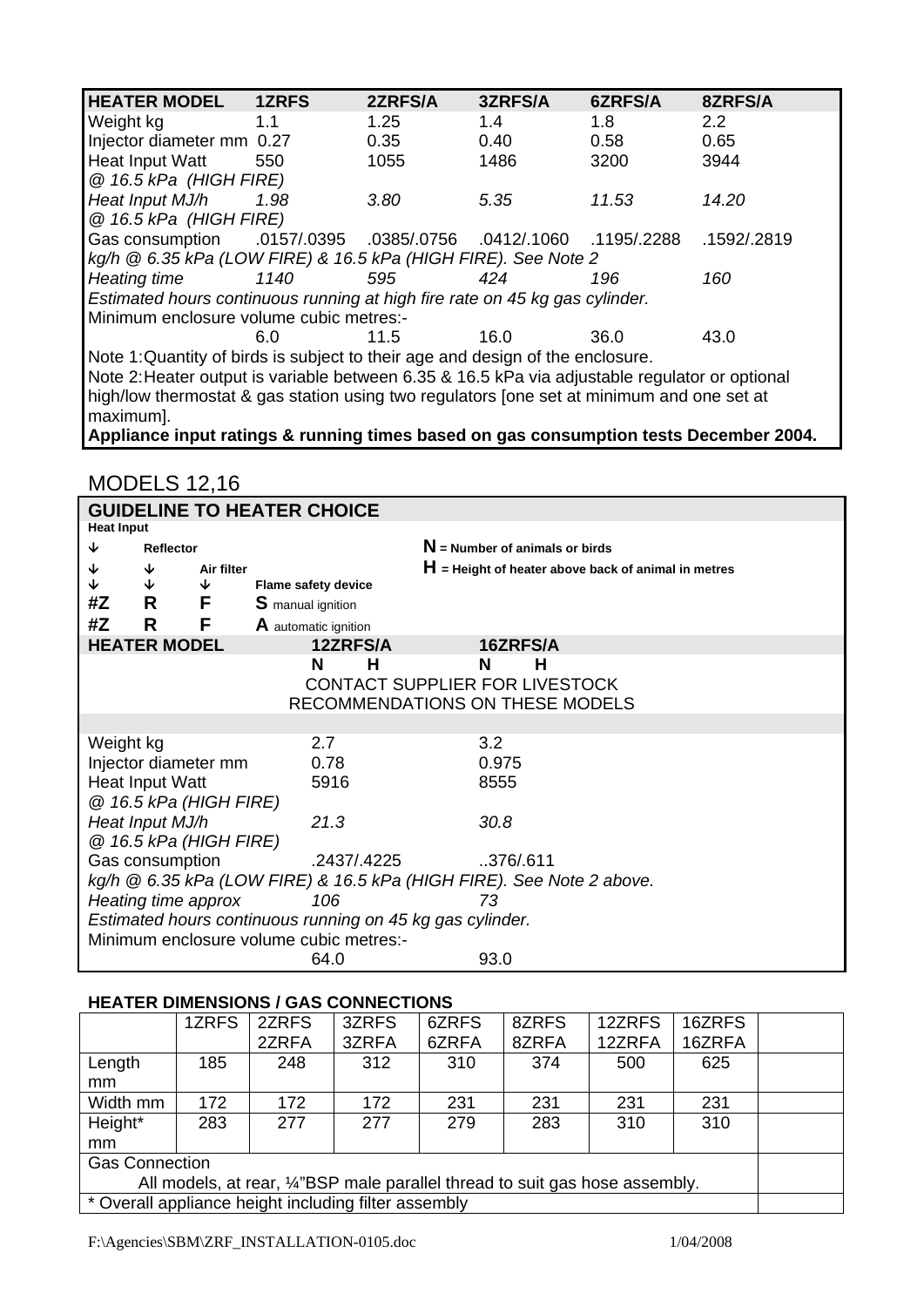## HEATER INSTALLATION

All heaters must be suspended by chain or rigid droppers attached to the suspension bracket/s provided with the heater. Suspension angles must be as illustrated below [brackets are purpose made to provide correct angle].

Heaters must be installed with minimum clearance from combustible material as illustrated below. For all heater models clearance of 1 metre above gas injector point is required and 0.6 metres horizontally.

 Minimum clearances above ground level are tabulated below, however recommended heights above livestock of different types are given in the tables above.

#### HEATER MOUNTING ANGLE - INCLINATION



#### HEATER CLEARANCES



#### Minimum safety heights above ground:

| <b>MODEL</b> | MINIMUM HEIGHT [m] |
|--------------|--------------------|
| 1ZRFS        | 0.30               |
| 2ZRFS/A      | 0.30               |
| 3ZRFS/A      | 0.30               |
| 6ZRFS/A      | 0.50               |
| 8ZRFS/A      | 0.50               |

| <b>MODEL</b> | MINIMUM HEIGHT [m] |
|--------------|--------------------|
| 12ZRFS/A     | 0.50               |
| 16ZRFS/A     | 1.00               |
|              |                    |
|              |                    |

Minimum height is measured from lowest point of the heater. Note that tables above give recommended heights to the backs of the livestock being heated.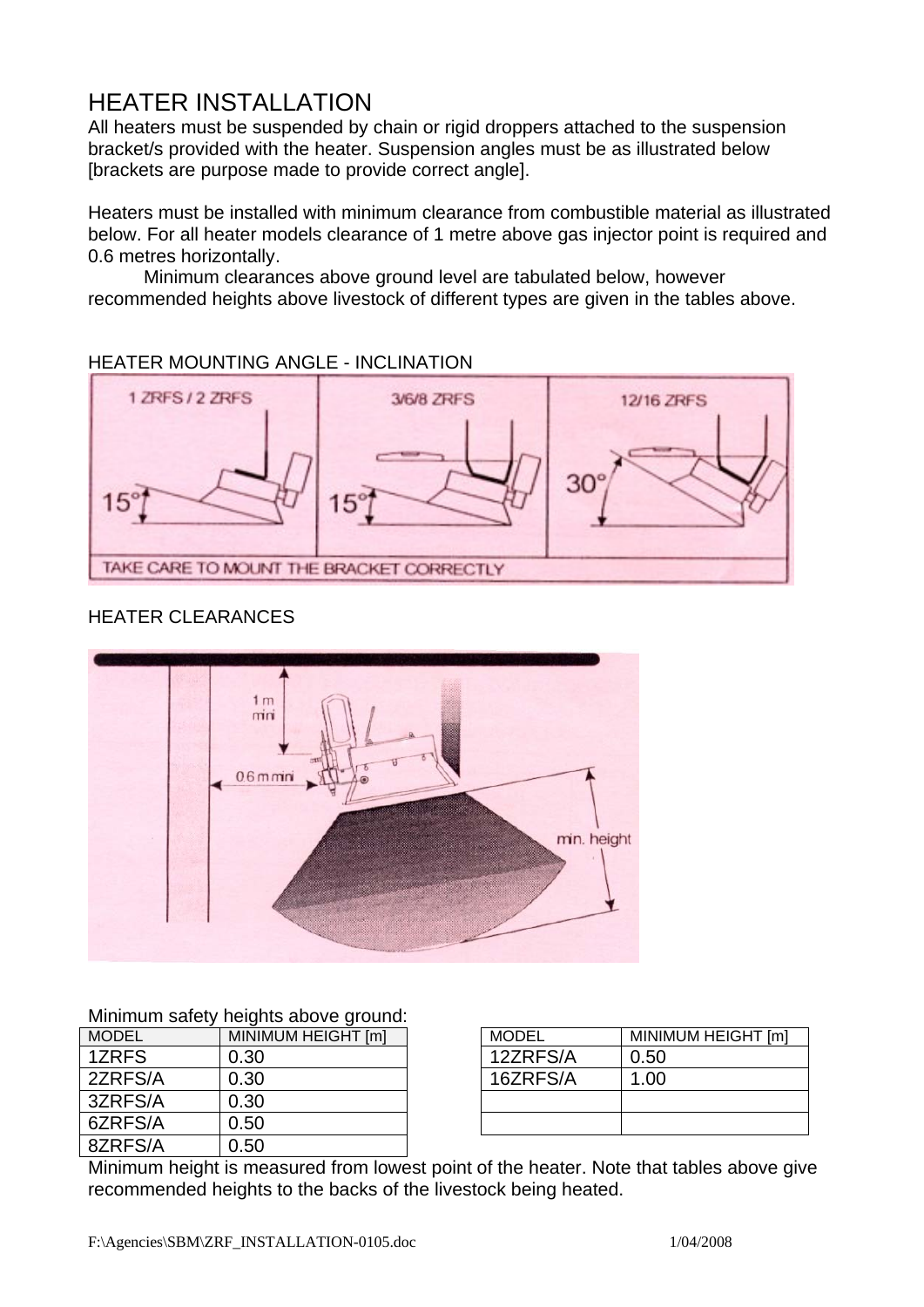## HEATER OPERATION

IMPORTANT: For livestock operation, building / livestock stalls should be pre-heated for 24 hours prior to arrival of the animals.

#### To light heaters:

1. MANUAL TYPE

- a. Open main gas supply or cylinder valve
- b. If multiple installation open 1/4 turn valves at heater gas offtake points.
- c. Set heater gas regulators to position '10'

d. Press heater gas valve push button while applying a flame to the ceramic plaque surface. Keep button depressed for a further 20-30 seconds after gas is lit.

e. If heater goes out, wait 1 minute then repeat step 'd' above.

f. When all heaters are lit, adjust regulator/s to required settings. On high/low control stations, 'High' regulator is normally set between 7 & 10, Low regulator between 1 & 3.

#### 2. AUTOMATIC TYPE

a. Open main gas supply or cylinder valve

b. If multiple installation open 1/4 turn valves at heater gas offtake points.

c. Set heater gas regulators to position '10'

d. Turn on SUNMASTER controller - heaters will light automatically subject to Sunmaster settings - Refer separate instructions.

e. In case of power failure, heaters may be lit using manual system as detailed above

#### To shut off heaters:

For single heater installations, close cylinder valve. For multiple heater installations shut off main gas supply or close individual heater isolating valves.

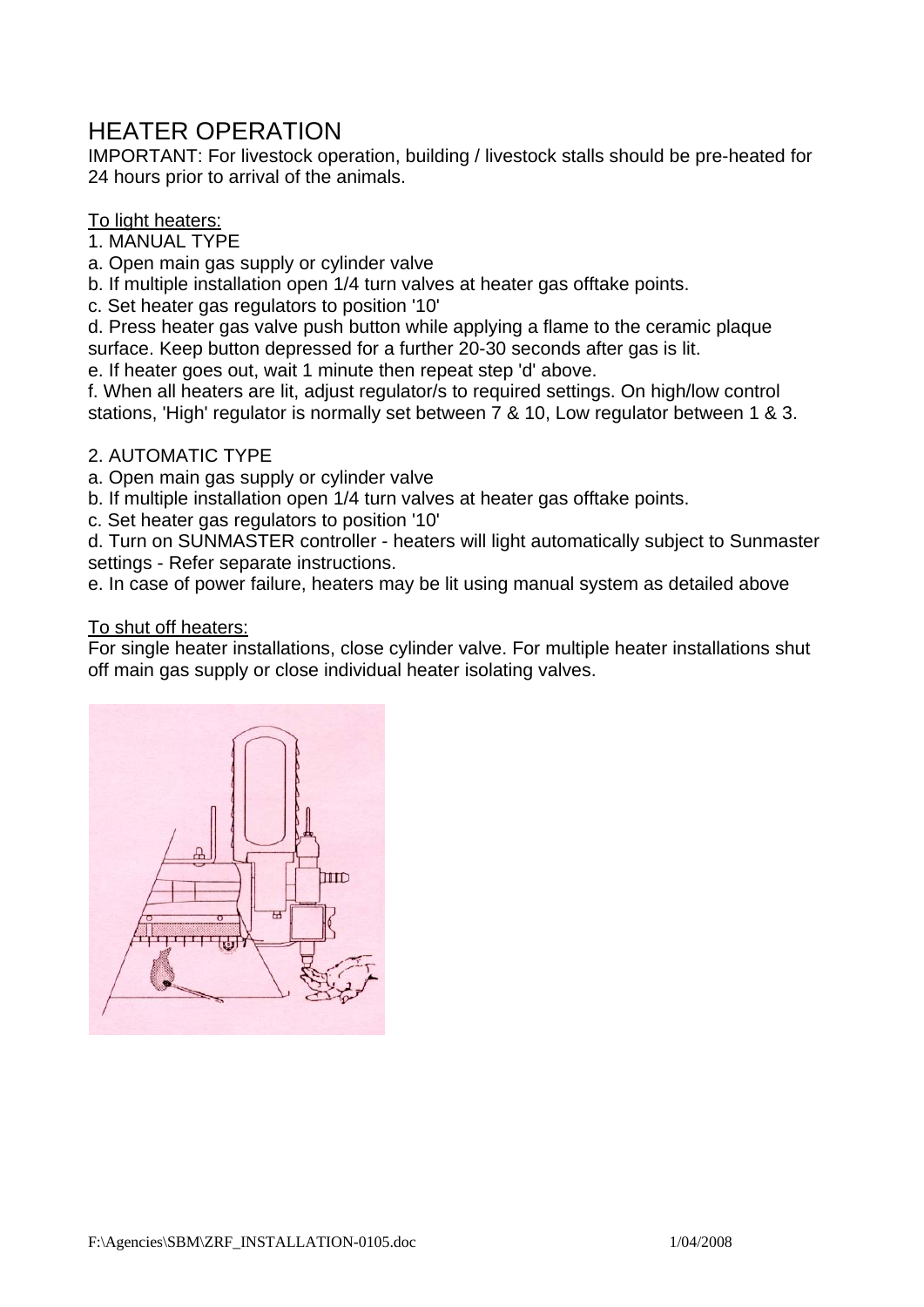## MAINTENANCE

Heater must be disconnected from gas supply before carrying out any maintenance operations.

WEEKLY for more frequently if flame becomes blue]:-

-Remove filter box

-Remove dust from the filter media. Wash the filter media if necessary, in warm soapy water, and dry before putting it back.



ANNUALY [or more frequently in dusty environments]

-Remove the injector block [gas valve assembly] - See below

- -Clear the injector using a soft wire [Injector should be replaced every 2 years]
- -Blow compressed air inside the burner body as shown below.



-Carry out a visual check of the ceramic plaques. Replace any heater which has cracked or broken plaques.

-Check heater attachments. Check that regulator control knobs rotate freely. Check flexible gas hoses for cuts or other damage. Replace any defective hoses immediately and do not operate any heaters with damaged hoses. If quick-connect couplings are in use, check that there is no dirt on seats or on push in coupling adaptor. Check all fittings are gas tight.

## FAULT FINDING

1. HEATER/S WON'T LIGHT:

Ensure gas supply to heater or gas cylinder is turned on.

Check there is gas in cylinder / tank.

 No ignition sequence [Automatic heaters] - Check operation of Sunmaster and that power is on;

Check BA [ignition] block is not faulty.

2. HEATER IS DIFFICULT TO LIGHT; FLAME IS BLUE OR FLUTTERY

Ensure regulator set to #10. [High fire regulator on gas control station].

Gas supply pressure too low; cylinder or tank may be almost empty.

Heater filter may be choked with dust.

Heater air intake may be choked with dust.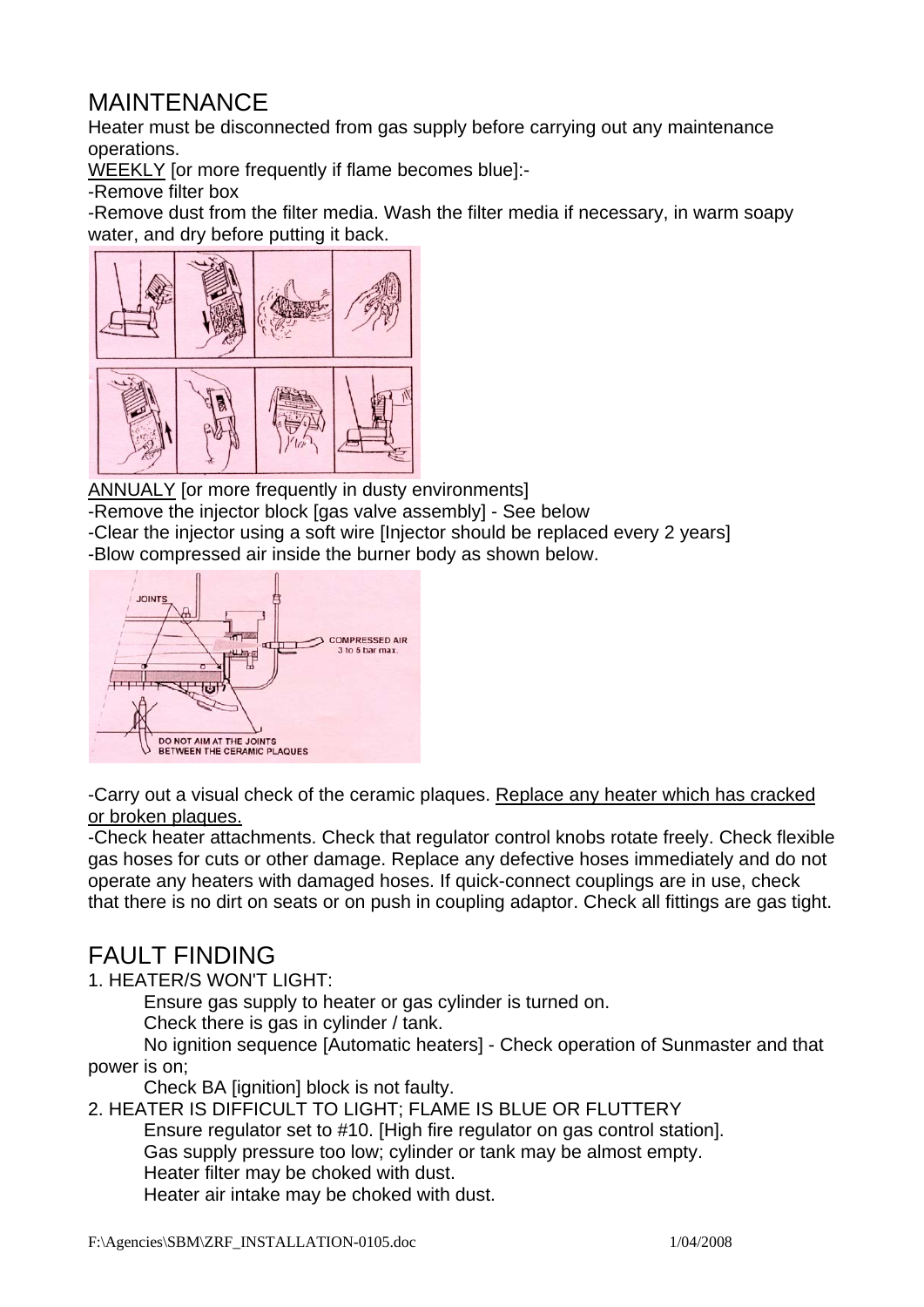#### 3. HEATER LIGHTS BUT GOES OUT AFTER PUSH-BUTTON IS RELEASED or AFTER IGNITION SEQUENCE TERMINATES [AUTOMATIC LIGHT HEATERS]

 Gas valve button not depressed for long enough - always hold for 20 seconds after gas has ignited. [Manual light heaters or Automatic type lit by hand]

Safety thermocouple may have failed - replace.

Thermo-electric valve magnetic coil may have failed - replace.

4. HEATER LIGHTS BUT BURNS WITH NOISY FLAME

Heater filled with dust and dirt - Clean heater as above

Heater ceramic panels cracked or broken - replace heater

 Air intake blocked or restricted.\* Shut-off heater and allow to cool. Look in air intake and remove any restriction. If problem persists contact supplier.

\*[*Note this problem usually occurs after a heater has been out of use for a period of time - Insects may have built their nest in the heater intake tube*].

## PARTS REPLACEMENT

1. THERMOCOUPLE

Disconnect thermocouple from gas valve by unscrewing nut on top of valve. Remove other end from heater body by unscrewing thermocouple nut.

 Fit new thermocouple following above. Connection at gas valve shall be hand tight + quarter turn only.

2. VALVE MAGNETIC COIL

Disconnect thermocouple from gas valve by unscrewing nut on top of valve. Unscrew aluminium or brass cap from gas valve. Pull out mag valve assembly.

Replace with new coil assembly, refit valve cap and thermocouple.

3. GAS INJECTOR

Disconnect thermocouple from gas valve by unscrewing nut on top of valve.

Unscrew valve locking bolt and remove valve.

Unscrew gas injector and discard.

Fit new injector and re-assemble.

3. VALVE COMPLETE

Disconnect thermocouple from gas valve by unscrewing nut on top of valve.

Unscrew valve locking bolt and remove valve.

On automatic units unscrew BA block retaining nut, pull HT lead off terminal on BA block and slide off BA block.

 Replace with new valve, which MUST be fitted with a new gas injector, and refit locking screw and thermocouple.

IF VALVE IS TO BE REPLACED, NEW INJECTOR MUST ALSO BE FITTED. OLD INJECTORS MAY HAVE GAS RESIDUE WHICH MAY REDUCE THROUGHPUT AND HEATER OUTPUT.

4. BA [IGNITION BLOCK]

Unscrew BA block retaining nut, pull HT lead off terminal on BA block and slide off BA block complete with earth lead and block frame.

5. HT [IGNITION] LEAD]

Pull red lead off BA block terminal and unscrew electrode retaining nut.

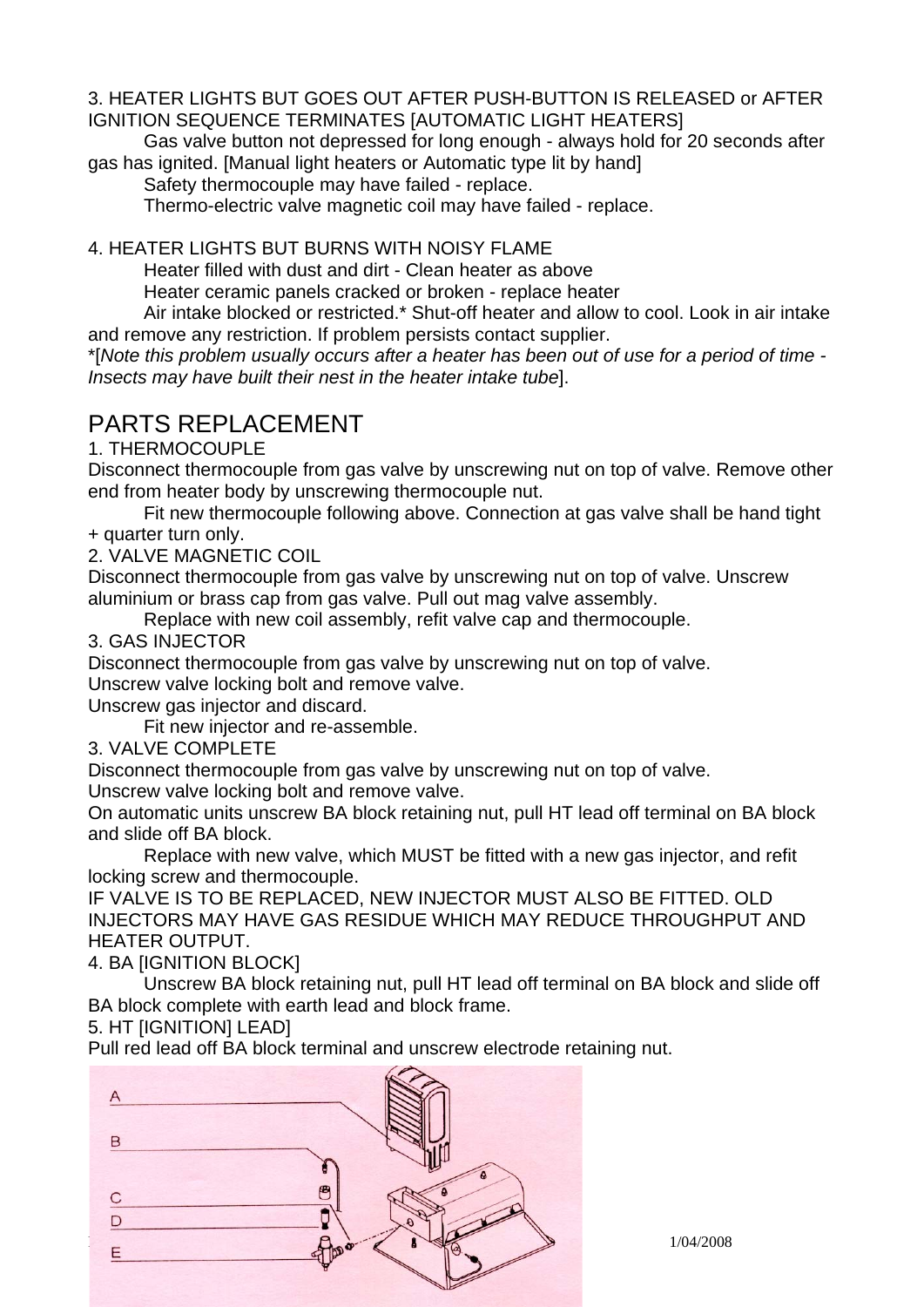## SPARE PARTS

For any spare parts order, please specify the following:- Heater Model Number eg: 6ZRFS Type of gas eg: PROPANE Appliance rating, either MJ/h or g/h

This information is displayed on data plate attached to the appliance.

| <b>Description</b>                         | Part N°                                                                                                       |                                                                                                                             |  |  |  |
|--------------------------------------------|---------------------------------------------------------------------------------------------------------------|-----------------------------------------------------------------------------------------------------------------------------|--|--|--|
| A Filter Media                             | 380123621 [1, 2, 3, 6 ZRFS / ZRFA]<br>383800012 [8, 12, 16 ZRFS / ZRFA]                                       |                                                                                                                             |  |  |  |
| A Filter Housing                           | 380123612 [1, 2, 3, 6 ZRFS / ZRFA]<br>383800014 [8, 12, 16 ZRFS / ZRFA]                                       |                                                                                                                             |  |  |  |
| Thermocouple<br>B                          | 380123123 All Models                                                                                          |                                                                                                                             |  |  |  |
| Gas Injector<br>C                          | 380132000-27<br>380132000-35<br>380132000-40<br>380132000-58<br>380132000-68<br>380132000-78<br>380132000-975 | [1ZRFS]<br>[2ZRFS / 2ZRFA]<br>$[3ZRFS/3ZRFA]$<br>[6ZRFS / 6ZRFA]<br>[8ZRFS / 8ZRFA]<br>[12ZRFS/12ZRFA]<br>[16ZRFS / 16ZRFA] |  |  |  |
| D Valve Magnetic Coil                      | 380123153                                                                                                     |                                                                                                                             |  |  |  |
| E Valve complete                           | 383802003                                                                                                     | Manual Heaters - Excludes Injector                                                                                          |  |  |  |
| E Valve complete                           | 383804003                                                                                                     | Automatic Heaters - Excludes Injector                                                                                       |  |  |  |
| F BA Block                                 | 380123235                                                                                                     | All Automatic Ignition Heaters                                                                                              |  |  |  |
| G Electrode & Lead                         | 380123314                                                                                                     | All Automatic Ignition Heaters                                                                                              |  |  |  |
| H BA Block Clamp                           | 389801000                                                                                                     | All Automatic Ignition Heaters                                                                                              |  |  |  |
| I BA Block Clamp Nut                       | 389801001                                                                                                     | All Automatic Ignition Heaters                                                                                              |  |  |  |
| J Valve locking Screw<br>[30mm M6 pointed] | 389804005 All Models                                                                                          |                                                                                                                             |  |  |  |
| K* Ceramic Tile                            | 383060002                                                                                                     | 383020002 2ZRFS / 2ZRFA<br>6ZRFS / 6ZRFA                                                                                    |  |  |  |
| L <sup>*</sup> Fin Kit                     | 383060003                                                                                                     | 383020017 2ZRFS / 2ZRFA<br>6ZRFS / 6ZRFA                                                                                    |  |  |  |
| M <sup>*</sup> Ceramic Joint               | 383080003                                                                                                     |                                                                                                                             |  |  |  |